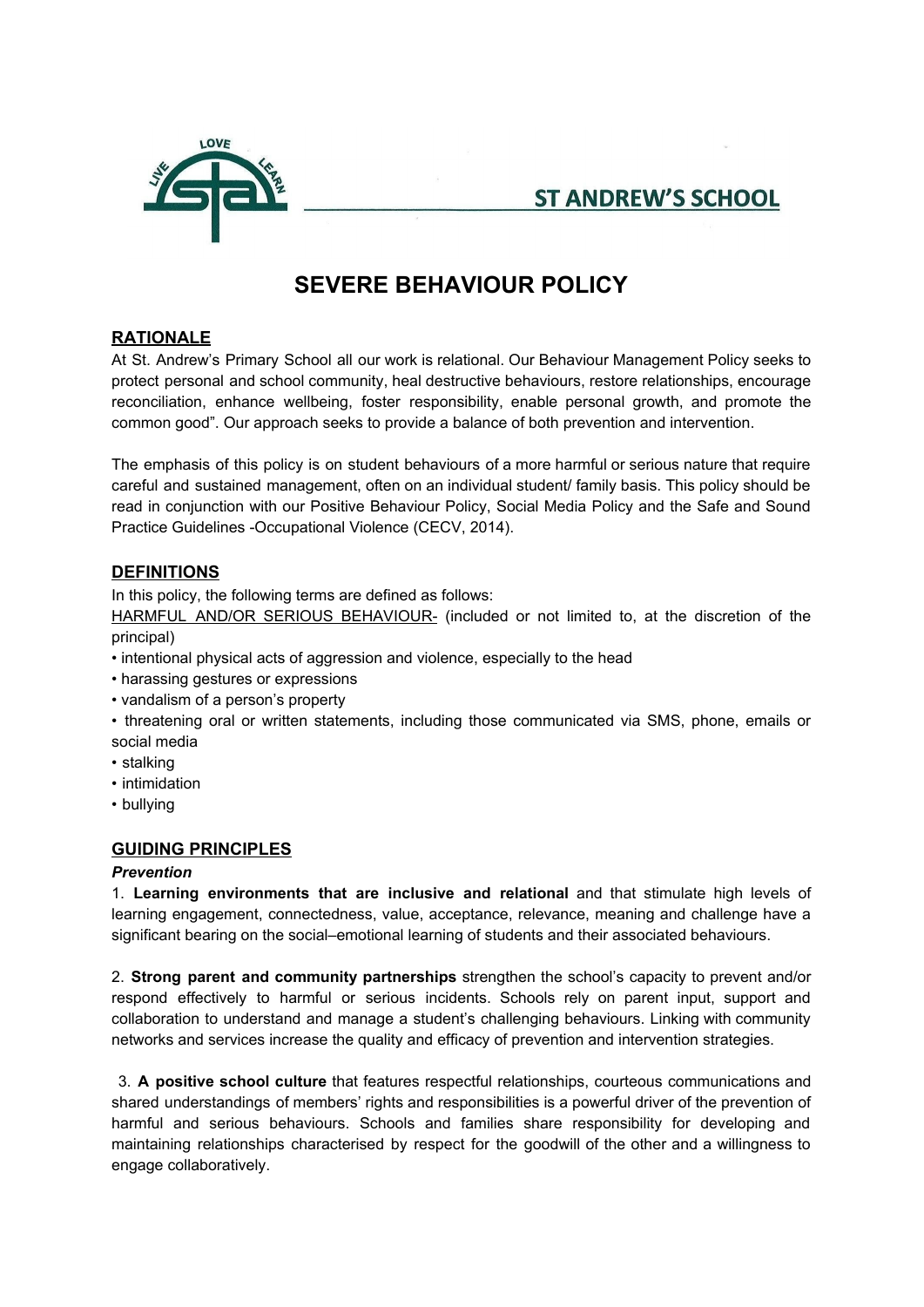4. **Well-articulated school policies on behaviour expectations and management**, if age-appropriate, pastorally driven and focused on ensuring a just and reasonable balance of individual and community rights, will assist in building and maintaining a positive school culture and a safe learning and work environment for students and staff.

5. **Training in conflict management and resolution**, and in the defusing of challenging behaviours, will strengthen staff members' confidence and capacity to prevent and/or manage a student's harmful and serious behaviour.

6. **Well-rehearsed emergency management plans and systems and well-constructed critical incident plans** are essential in maintaining a safe learning and work environment for students and staff.

#### *Interventions*

7. **Individual behaviour support plans** for students who repeatedly exhibit challenging and aggressive behaviours have the potential to serve as a valuable support to staff who hold the key responsibility for the wellbeing, safety and learning of the student and all other students in their immediate care.

8. **Proactive networking and linking with external community and professional services** increase the support and management options available to schools when responding to challenging student behaviours and incidents.

9. **Pastoral and restorative principles and practices** that reflect gospel values, Catholic social teaching and diocesan policies on student wellbeing ought to influence post-incident decisions pertaining to an offending student's ongoing relationship with the school.

10. **An adequately resourced healing and recovery program** must be made available to staff who have been affected by harmful and/or serious incidents.

11**. A school's incident response and emergency management procedures**, when comprehensively evaluated in the aftermath of an incident and adjusted where necessary, will reduce the risk of similar or repeated incidents in the future.

#### *Procedures*

In situations of immediate danger teachers and other members of staff have a professional duty to respond immediately and assess the risk to self and others.

#### *Possible Sequence:*

Staff member to use a strong and assertive voice, requesting the behaviour to cease.

• If it is safe to do so and behaviour does not cease, staff member to Seek/ send for assistance

| <b>BEHAVIOUR MAY</b><br><b>INCLUDE:</b>                                                                                                                 | <b>POSSIBLE CONSEQUENCES:</b>                                                                                                                                                                                                                                      | <b>MANAGED BY:</b>             |
|---------------------------------------------------------------------------------------------------------------------------------------------------------|--------------------------------------------------------------------------------------------------------------------------------------------------------------------------------------------------------------------------------------------------------------------|--------------------------------|
| Repeated defiance<br>Inappropriate<br>use of<br>(including<br>technology<br>school internet,<br>mobile<br>phones,<br>other<br>and<br>electronic devices | A monitoring program developed<br>and<br>implemented between teacher, student and<br>parent<br>• Restorative justice meeting / conference<br>• Peer mediation<br>Referral through Student Support Committee<br>for assessment and support from specialist<br>staff | Teacher<br>Parent<br>Principal |